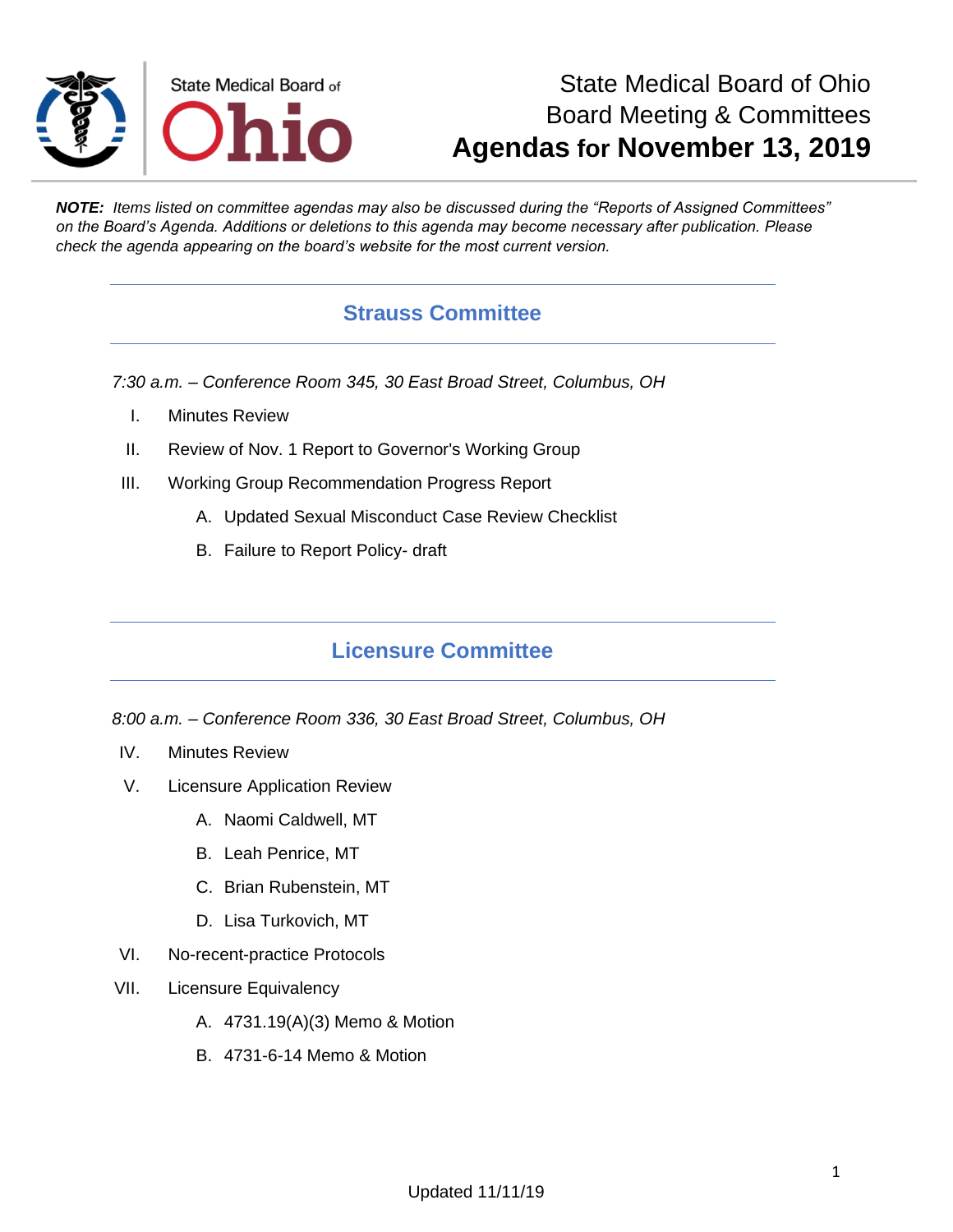

# **Finance Committee**

*8:30 a.m. – Conference Room 345, 30 East Broad Street, Columbus, OH*

- I. Minutes Review
- II. Old Business
	- A. Financial Summary Review
	- B. Fining Authority Review
	- C. Outreach and Education Update

## **Policy Committee**

*9:00 a.m. – Conference Room 336, 30 East Broad Street, Columbus, OH*

- I. Minutes Review
- II. Rule Review Update
- III. Legislative Update
- IV. Licensure Equivalency Issues
- V. One-bite Letter to OPHP re: Licensure Applicants
- VI. Review of Comments from PAPC
	- A. 4731-11-04
	- B. 4731-11-041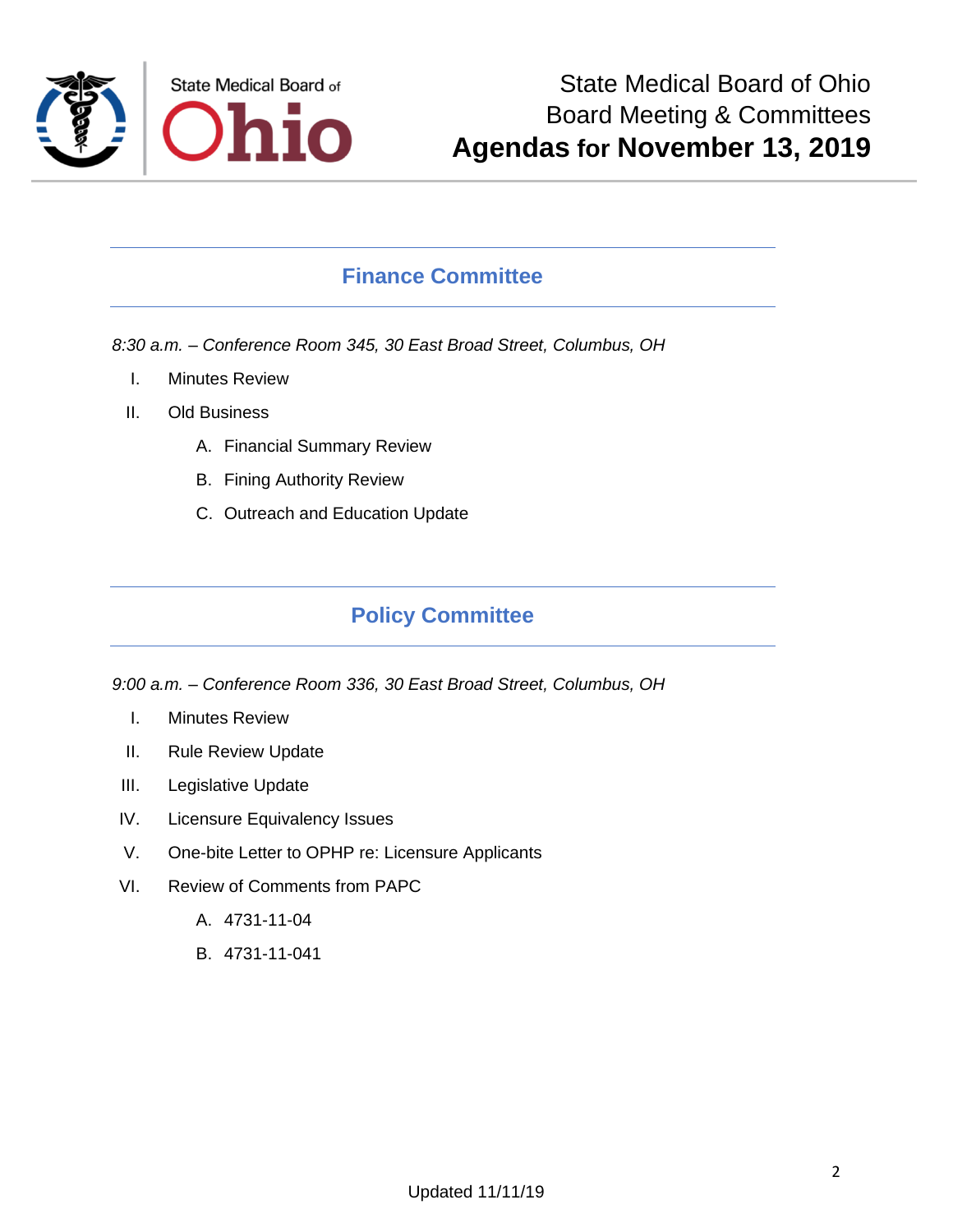

# State Medical Board of Ohio Board Meeting & Committees **Agendas for November 13, 2019**

*NOTE: Additions to this agenda may become necessary. Please check the agenda appearing on the Board's website for the most current version. Agenda items may be discussed out of order, at the discretion of the Board President.*

# **Board Meeting**

*9:45 a.m., 3rd Floor Hearing Room, 30 East Broad Street, Columbus, OH*

- I. ROLL CALL
- II. MINUTES REVIEW
	- A. October 16, 2019 Board Meeting Minutes
- III. REPORTS AND RECOMMENDATIONS
	- A. Thomas Bernard Edel, M.D.
	- B. John Zaino, M.D.
- IV. PROPOSED FINDINGS AND PROPOSED ORDERS
	- A. Ronald Grusd, M.D.
- V. EXECUTIVE SESSION I
- VI. SETTLEMENT AGREEMENTS
- VII. NOTICES OF OPPORTUNITY FOR HEARING, ORDERS OF SUMMARY SUSPENSION, ORDERS OF IMMEDIATE SUSPENSION, AND ORDERS OF AUTOMATIC SUSPENSION
- VIII. RULES & POLICIES
	- A. Approval of 2020 Advisory Council Schedule
	- B. Approval of 2021 Medical Board Meeting Dates
	- C. Final Rule Adoption: Concussion, Dietetics
	- IX. OPERATIONS REPORT
		- A. November Operations Report
		- B. One-bite Program Quarterly Report
	- X. REPORTS BY ASSIGNED COMMITTEES
		- A. Physician Assistant Policy Committee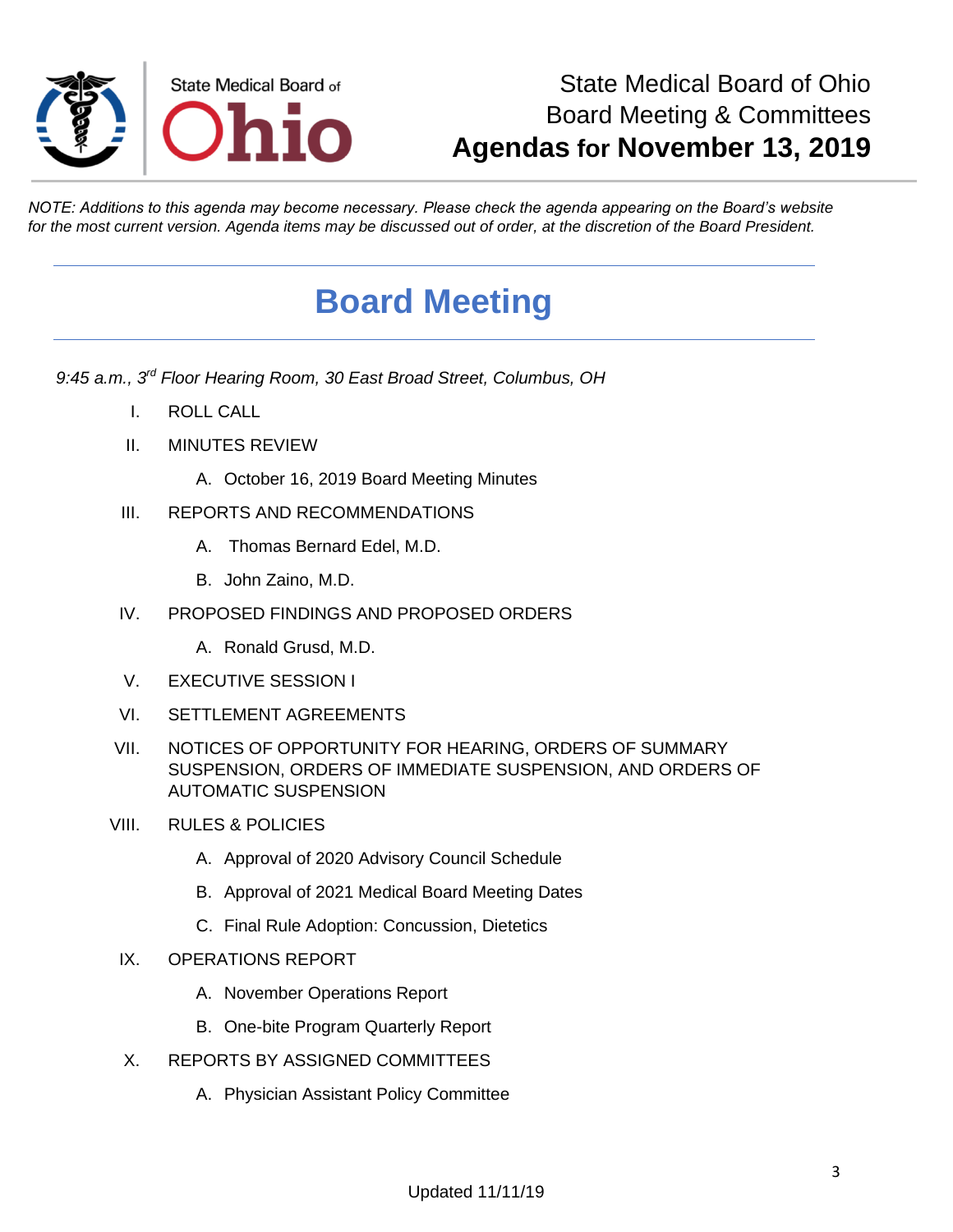



- B. Compliance Committee
- C. Respiratory Care Advisory Council
- D. Strauss Committee
- E. Licensure Committee
	- 1. Applicants for Licensure
	- 2. 4731.19(A)(3) Licensure Equivalency
- F. Finance Committee
- G. Policy Committee
	- 1. 4731-11-041

### XI. PROBATIONARY REQUESTS

- A. Malak Adib,M.D.
- B. Michael Alexander, D.O.
- C. Michael Bangert, M.D.
- D. Steven Brezny, M.D
- E. Tina Davis, M.T.
- F. Soaman Dizechi, D.O.
- G. Ryan Gerritsen, M.D.
- H. Matthew Grothaus, M.D.
- I. Brenden Jenks, M.D.
- J. Laura Ringenbach, R.C.P.
- K. Christopher White, M.D.

### XII. TREATMENT PROVIDER APPLICATIONS

- A. Treatment Provider Application: Advanced Recovery Systems
- B. One-bite Provider & Continuing Care Application: Shepherd Hill

#### XIII. EXECUTIVE SESSION 2